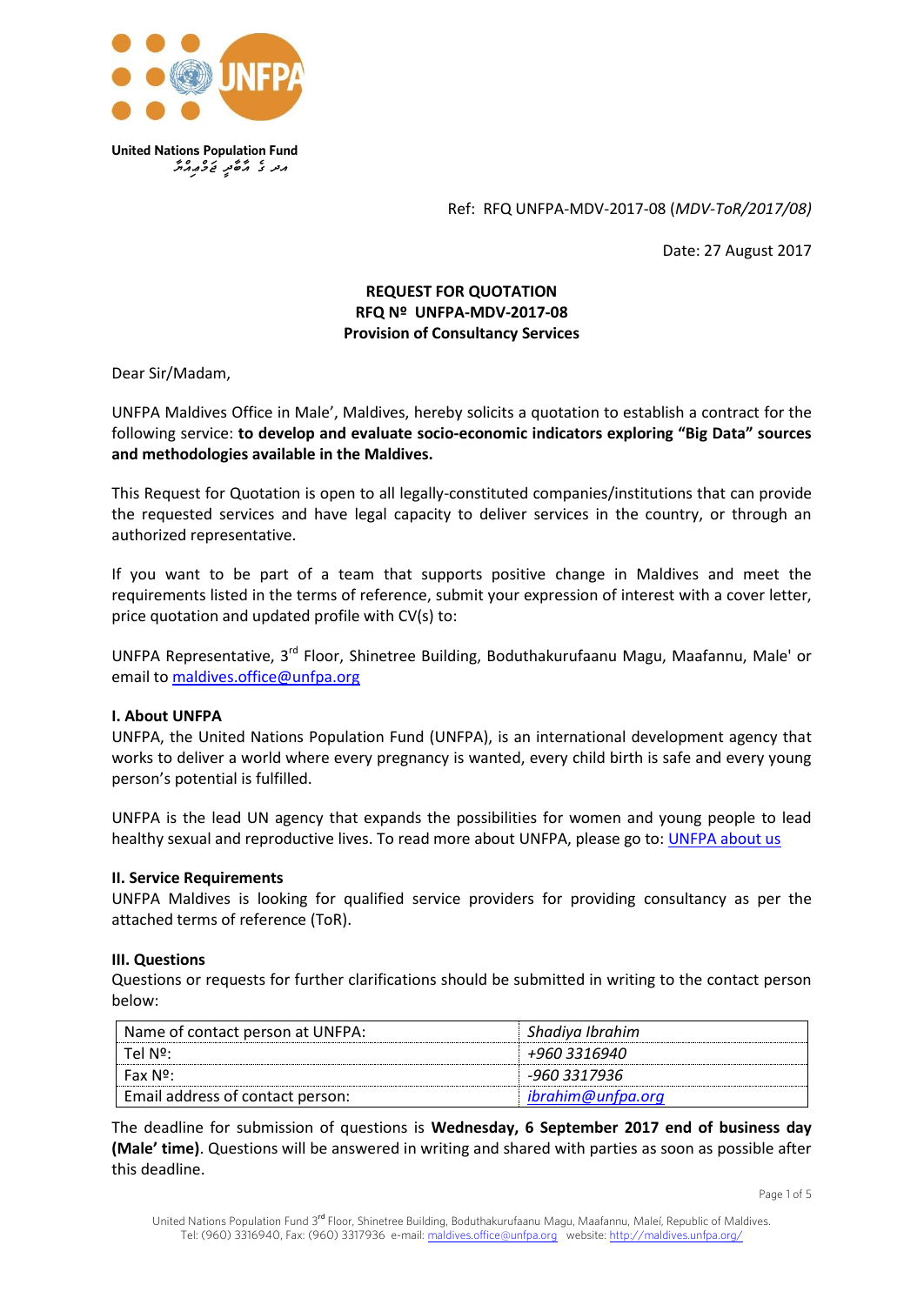

# **IV. Content of quotations**

Quotations must be submitted strictly in accordance with the price quotation form. All parts of the quotation must be signed by the bidding company's relevant authority and submitted in a single email.

### **V. Instructions for submission**

Proposals should be prepared based on the guidelines set forth in Section IV above, along with a properly filled out and signed price quotation form, and are to be sent by e-mail to the contact person indicated below no later than: **Wednesday, 6 September 2017, end of business day Male' time).**

| Name of contact person at UNFPA: | Shadiya Ibrahim                            |
|----------------------------------|--------------------------------------------|
| Address of contact person:       | United Nations Population Fund 3rd Floor,  |
|                                  | Shinetree Building, Boduthakurufaanu Magu, |
|                                  | Maafannu, Male', Republic of Maldives.     |
|                                  | Tel: (960) 3316940, Fax: (960) 3317936     |
|                                  | website: http://maldives.unfpa.org/        |
|                                  | E-mail: maldives.office@unfpa.org          |

Please note the following guidelines for electronic submissions:

The following reference must be included in the email subject line**:** RFQ Nº UNFPA-MDV-2017-08 : Contractor to develop and evaluate socio-economic indicators exploring "Big Data" sources and methodologies available in the Maldives **(MDV-ToR/2017/08).**

- Quotations that do not contain the correct e-mail subject line may be overlooked by the procurement officer and therefore not considered.
- The total e-mail size may not exceed **20 MB (including e-mail body, encoded attachments and headers)**.

### **VI. Overview of Evaluation Process**

Quotations will be evaluated based on their responsiveness to the price quote form and the total cost of the services.

### **VII. Award Criteria**

UNFPA shall award an institutional contract for professional services to the lowest-priced technically acceptable offer.

### **VIII. Right to Vary Requirements at Time of Award**

UNFPA reserves the right at the time of award of contract to adjust the timeline of services specified in the ToR of this RFQ without any change in unit prices or other terms and conditions.

#### **IX. Payment Terms**

UNFPA payment terms are net 30 days upon receipt of invoice and delivery/acceptance of the milestone deliverables linked to payment as specified in the contract.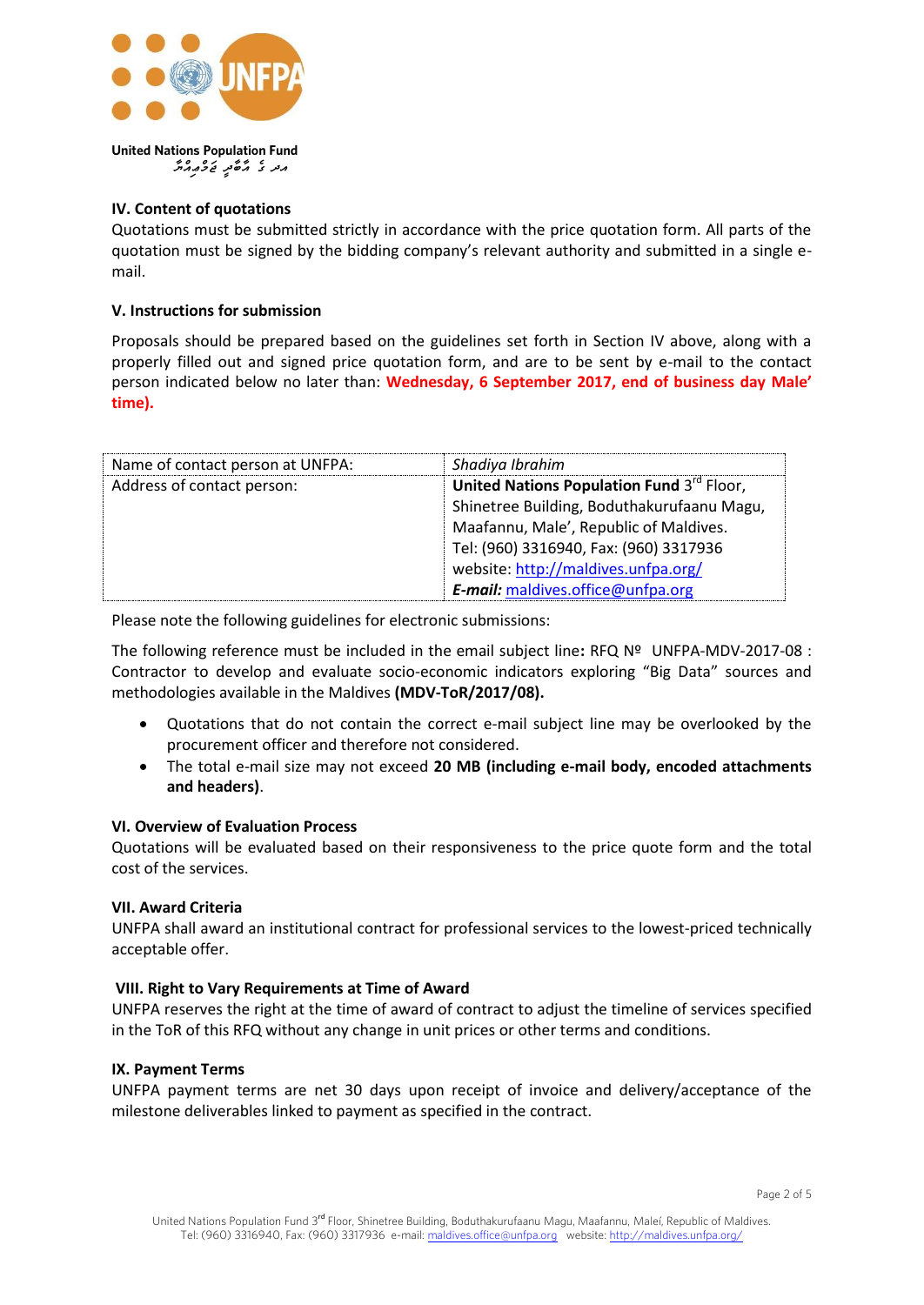

# **X. Fraud and Corruption**

UNFPA is committed to preventing, identifying, and addressing all acts of fraud against UNFPA, as well as against third parties involved in UNFPA activities. UNFPA's policy regarding fraud and corruption is available here: [Fraud Policy.](http://www.unfpa.org/resources/fraud-policy-2009#overlay-context=node/10356/draft) Submission of a proposal implies that the Bidder is aware of this policy.

Suppliers, their subsidiaries, agents, intermediaries and principals must cooperate with the Office of Audit and Investigation Services of UNFPA as well as with any other oversight entity authorized by the Executive Director of UNFPA and with the UNFPA Ethics Advisor as and when required. Such cooperation shall include, but not be limited to, the following: access to all employees, representatives, agents and assignees of the vendor; as well as production of all documents requested, including financial records. Failure to fully cooperate with investigations will be considered sufficient grounds to allow UNFPA to repudiate and terminate the contract, and to debar and remove the supplier from UNFPA's list of registered suppliers.

A confidential Anti-Fraud Hotline is available to any Bidder to report suspicious fraudulent activities a[t UNFPA Investigation Hotline.](http://web2.unfpa.org/help/hotline.cfm)

### **XI. Zero Tolerance**

UNFPA has adopted a zero-tolerance policy on gifts and hospitality. Suppliers are therefore requested not to send gifts or offer hospitality to UNFPA personnel. Further details on this policy are available here: [Zero Tolerance Policy.](http://www.unfpa.org/about-procurement#ZeroTolerance)

### **XII. RFQ Protest**

Bidder(s) perceiving that they have been unjustly or unfairly treated in connection with a solicitation, evaluation, or award of a contract may submit a complaint to the UNFPA Head of the Business Unit at Ms. Ritsu Nacken at [nacken@unfpa.org](mailto:nacken@unfpa.org) Should the supplier be unsatisfied with the reply provided by the UNFPA Head of the Business Unit, the supplier may contact the Chief, Procurement Services Branch at [procurement@unfpa.org](mailto:procurement@unfpa.org)

### **XIII. Disclaimer**

Should any of the links in this RFQ document be unavailable or inaccessible for any reason, bidders can contact the Procurement Officer in charge of the procurement to request for them to share a PDF version of such document(s).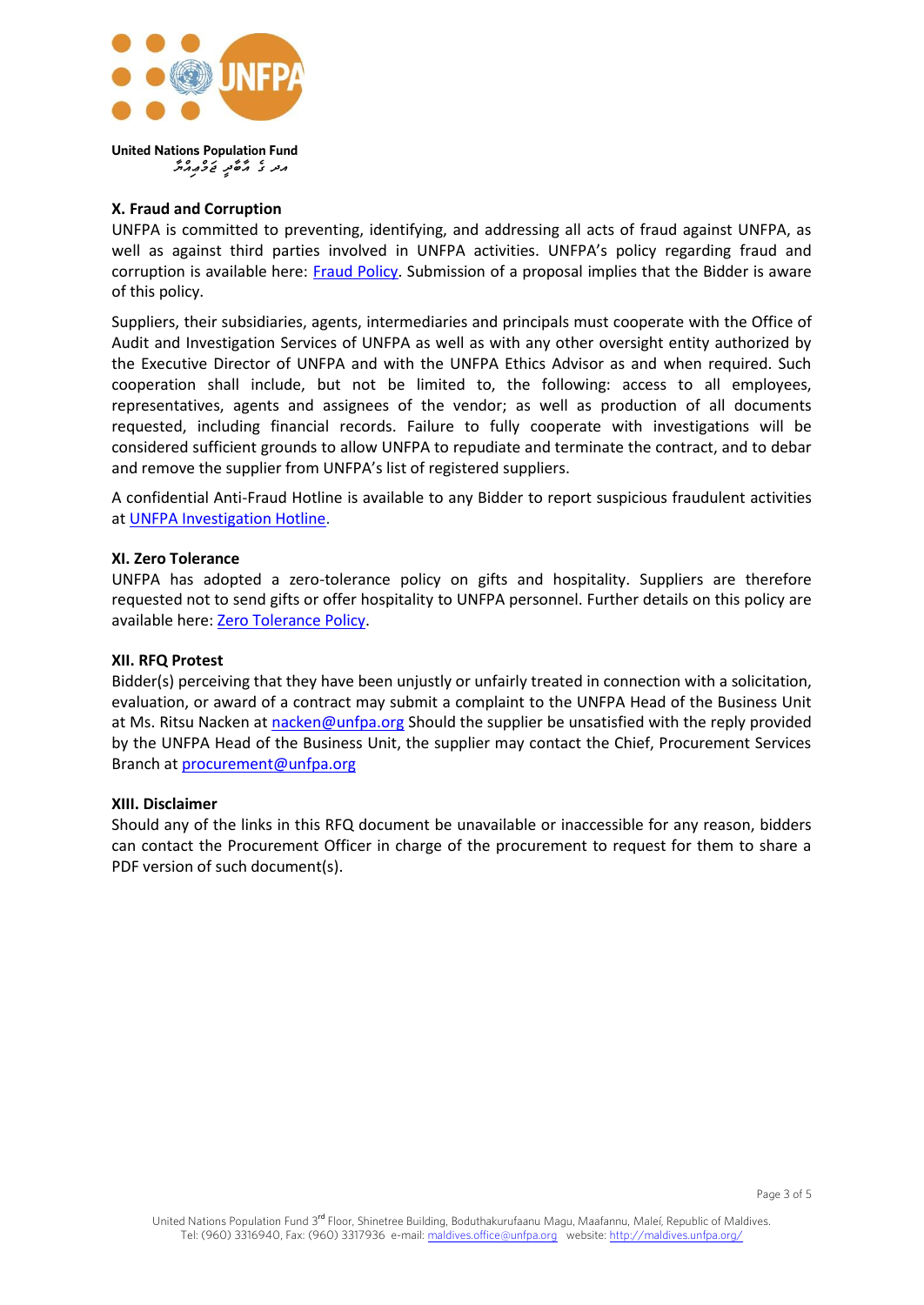

**United Nations Population Fund** *WycaiAcmwj IdWbWa eg da*

### **PRICE QUOTATION FORM**

| Name of Bidder:                                 |                       |  |
|-------------------------------------------------|-----------------------|--|
| Date of the quotation:                          |                       |  |
| Request for quotation Nº:                       | RFQ UNFPA-MDV-2017-08 |  |
| <b>Currency of quotation:</b>                   | USD                   |  |
| Delivery charges based on the following 2010    | N/A                   |  |
| Incoterm:                                       |                       |  |
| <b>Validity of quotation:</b>                   | 120 days              |  |
| (The quotation must be valid for a period of at |                       |  |
| least 3 months after the submission deadline    |                       |  |

Conditions of the price quotation: Quoted rates must be in US Dollar (USD).

Please provide price **Schedule for the following services:**

| Output | <b>Output Description</b>                                                                                                                                                                                                                                                                                                                                                                                                                                                                                                                                                                                                                                                                                                                                                  | Price in USD | Duration (no. |
|--------|----------------------------------------------------------------------------------------------------------------------------------------------------------------------------------------------------------------------------------------------------------------------------------------------------------------------------------------------------------------------------------------------------------------------------------------------------------------------------------------------------------------------------------------------------------------------------------------------------------------------------------------------------------------------------------------------------------------------------------------------------------------------------|--------------|---------------|
| Item # |                                                                                                                                                                                                                                                                                                                                                                                                                                                                                                                                                                                                                                                                                                                                                                            |              | of days)      |
| 1      | Consultancy service for the following:<br>Assessment on the call records of Telecom data<br>1.<br>providers<br>A methodological framework for data<br>2.<br>acquisition/collection and processing network-<br>based mobile phone data<br>A detailed analysis of the mobility patterns of<br>3.<br>population depending on their livelihoods.<br>Provide population estimation at island level to<br>4.<br>compare with census 2014 data to assess the<br>migration and use for updating population<br>projections.<br>Training on big data sources (mobile phone data)<br>5.<br>and analysis.<br>Awareness and introductory program conducted<br>6.<br>to key stakeholders on the use and<br>methods/sources of Big data<br>Present the key findings to stakeholders<br>7. |              |               |

| Vendor's Comments:                                                                                                                                                                                                                                                                                                                                                                                                                                                              |                |  |  |
|---------------------------------------------------------------------------------------------------------------------------------------------------------------------------------------------------------------------------------------------------------------------------------------------------------------------------------------------------------------------------------------------------------------------------------------------------------------------------------|----------------|--|--|
|                                                                                                                                                                                                                                                                                                                                                                                                                                                                                 |                |  |  |
| I hereby certify that the company mentioned above, which I am duly authorized to sign for, has<br>reviewed RFQ Nº RFQ UNFPA-MDV-2017-08 (MDV-ToR/2017/08) including all annexes,<br>amendments to the RFQ document (if applicable) and the responses provided by UNFPA on<br>clarification questions from the prospective service providers. Further, the company accepts the<br>General Conditions of Contract for UNFPA and we will abide by this quotation until it expires. |                |  |  |
|                                                                                                                                                                                                                                                                                                                                                                                                                                                                                 |                |  |  |
| Name and title                                                                                                                                                                                                                                                                                                                                                                                                                                                                  | Date and place |  |  |